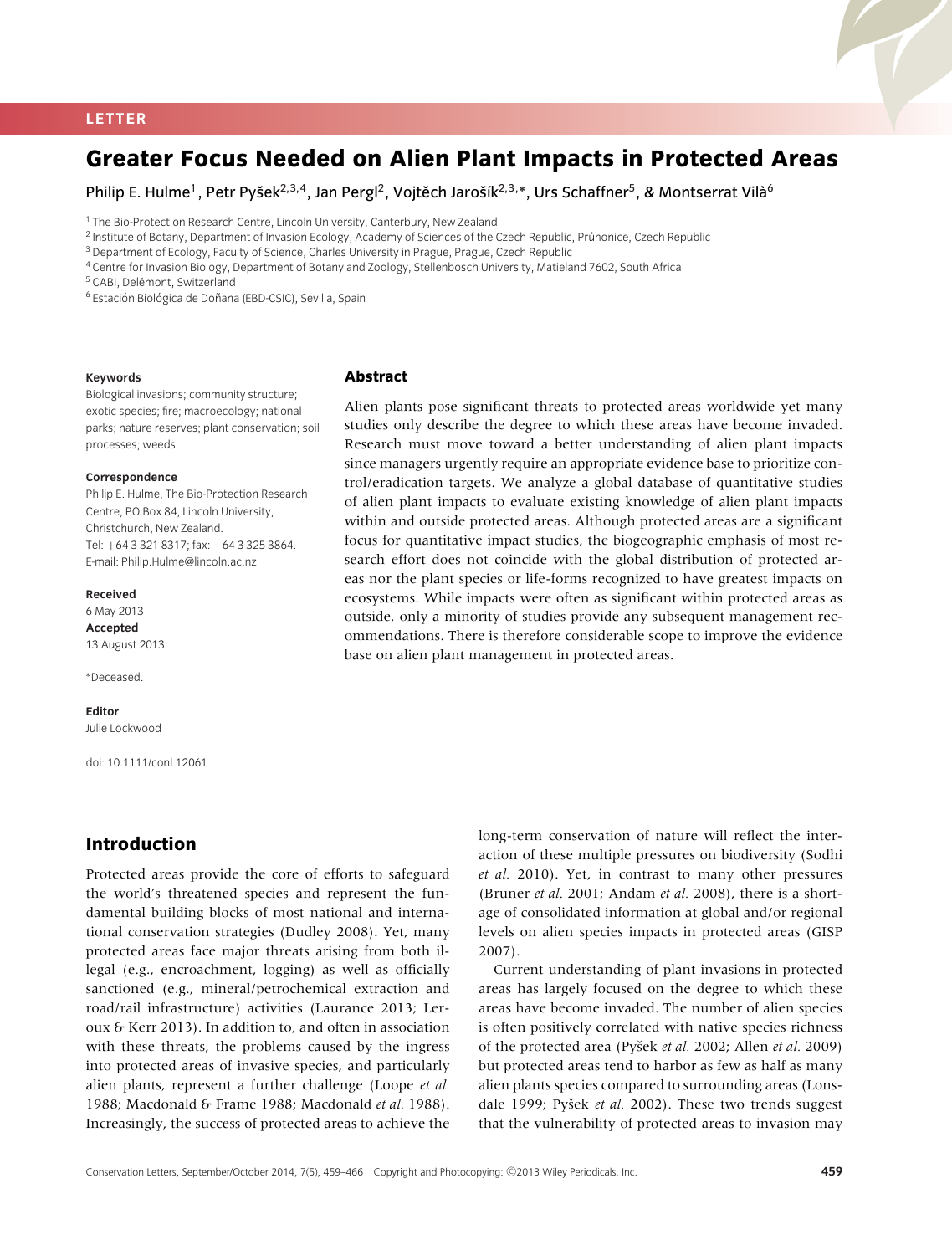be less a function of biotic resistance but better reflect the magnitude in propagule pressure (but see Pysek *et al.*) 2003). This is supported by the finding that alien plant richness is often a strong positive correlate of the number of visitors to protected areas (Usher 1988; Lonsdale 1999; Allen *et al.* 2009) and these visitors are recognized as important vectors of alien plants (Pickering & Mount 2010; Hulme *et al.* 2012). Evidence that the perimeter to area ratio of protected areas and their proximity to human settlements are also associated with the richness of their alien floras provides further support for an important role of propagule pressure in the observed levels of invasion (Timmins & Williams 1991). Thus, recent progressive human encroachment at protected area boundaries (Radeloff *et al.* 2010; Leroux & Kerr 2013) should be especially worrying since it will augment alien plant propagule supply as well as facilitate visitor access resulting in further invasions (Rose & Hermanutz 2004; Spear *et al.* 2013).

Given that alien plant species are impervious to legislative boundaries, the foregoing paints a rather stark future for protected areas. In this respect, research has to move from describing patterns of alien plant species richness toward a better understanding of alien plant impacts in protected areas. For example, as yet there has been no assessment of whether alien plant impacts differ in their magnitude within and outside protected areas. Furthermore, since only a minority of alien plants in protected areas are likely to pose a threat to biodiversity (Groves 2002; Williams & Timmins 2002; Hulme 2012), managers urgently require an appropriate evidence base to prioritize control targets (Cook *et al.* 2010). Unfortunately, the evidence base to support effective and targeted management of alien plants in protected areas is often poor (Andreu *et al.* 2009). In contrast, there has been a rapid increase in quantitative studies assessing the magnitude of alien plant impacts on ecosystems (reviewed in Hulme *et al.* 2013). This raises the question as to the extent these studies might inform the management of protected areas. Here, we use an existing dataset of alien plant impacts in their invaded range (Vilà *et al.* 2011; Pyšek *et al.* 2012) to evaluate whether sufficient focus has been allocated to studies of impacts in protected areas. Specifically, we ask:

- (1) How well represented are impact studies within and outside protected areas and how does this vary across major biogeographical regions?
- (2) Do differences exist in the alien plant life-forms and/or types of impacts examined within and outside protected areas?
- (3) Are impacts generally more frequently significant within than outside protected areas?

The answers to these questions are used to assess the extent to which quantitative impact studies in protected areas might actually inform future management of alien plants and provide the basis for future recommendations.

## **Methods**

We use a comprehensive database on quantitative studies of terrestrial alien vascular plant impacts that describe the frequencies of significant and nonsignificant impacts and their directions on a broad range of species and ecological attributes in both invaded (including experimental addition of alien species) and uninvaded (including experimental alien species removal) plots in natural or seminatural ecosystems (Pyšek et al. 2012; Hulme et al. 2013). A total of 25 impact responses were assessed that included: abundance, diversity, richness, biomass, fitness (e.g., fecundity), and performance (e.g., survivorship) of resident plant and animal species; animal and microbial activity; soil parameters such as organic matter content, nutrients (e.g., C, N, P pools and fluxes), minerals, pH, soil fauna and microbial richness and diversity; and plant tissue attributes such as litter decomposition rate; nutrient and mineral content and flammability. A systematic search of the peer-reviewed literature (described in Pyšek et al. 2012) resulted in a dataset that comprised 287 papers that addressed the impact of a particular alien plant species on one or more impact responses and statistically tested for significance between comparable invaded and uninvaded plots. To facilitate comparison across different impact responses, each case study was simply scored as to whether the observed impact was statistically significant  $(P < 0.05)$ or not. In total, 1,551 case studies (impact response  $\times$  location  $\times$  species) were examined across 167 taxa.

Using the site description in each publication, we scored each study in relation to whether it was undertaken in a protected area (e.g., national park, wilderness area, nature reserve, protected landscape, etc.) or not. This could be done unequivocally for most studies (282 publications) resulting in a final database of comprising 1,517 case studies of which 574 were undertaken within a protected area. While differences in land-use within and outside protected areas are often significant (Joppa & Pfaff 2011), the database only included studies of impacts in seminatural rather than anthropogenic ecosystems and this should facilitate the comparability of the data. To facilitate analysis and ensure adequate sample sizes, we aggregated the 25 impact responses into four major response classes: impacts on (i) populations, species, and communities of plants; (ii) populations, species, and communities of animals; (iii) soil attributes; and (iv) fire regime. We then compared the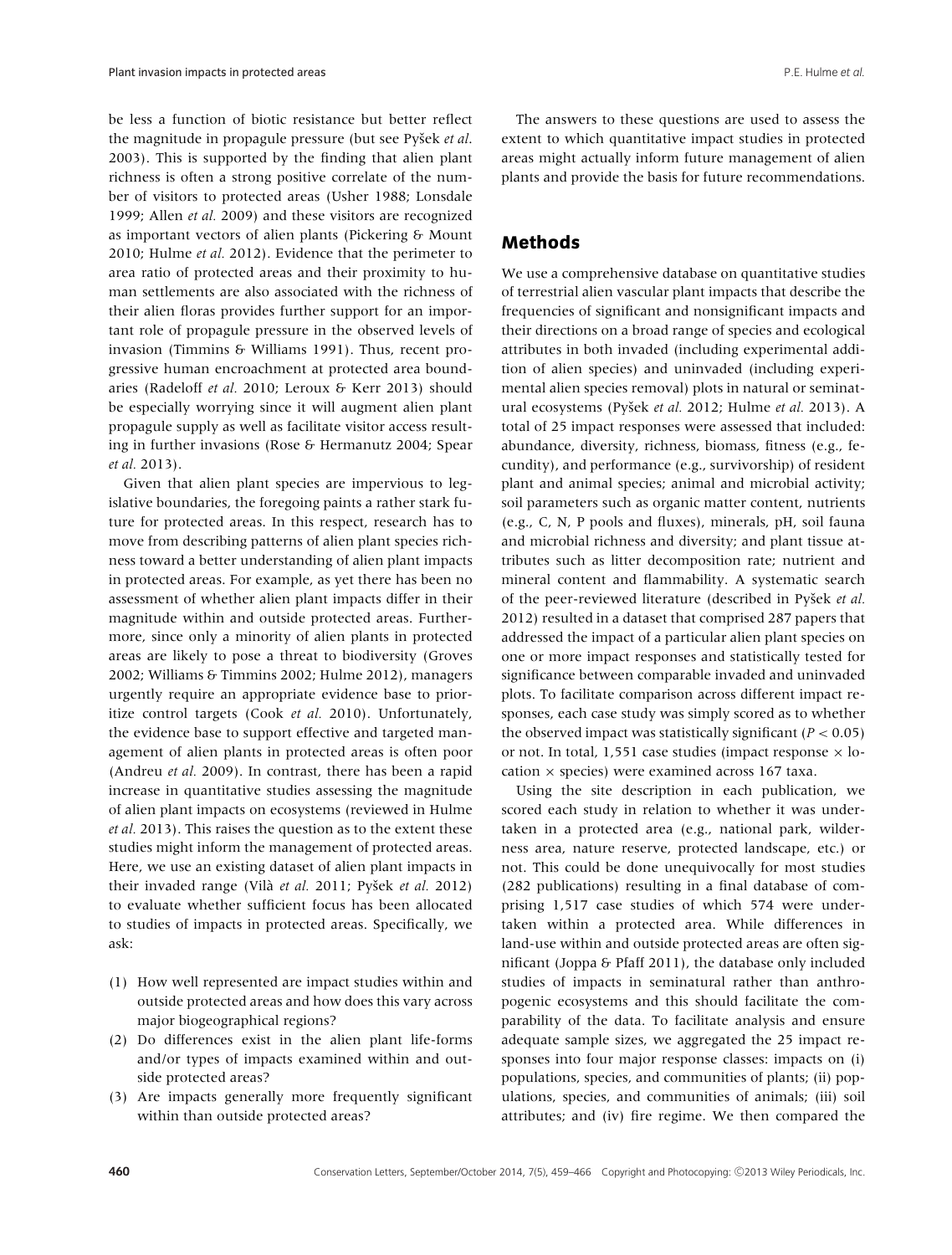frequency with which impacts were examined within and outside protected areas for these four response classes, eight biogeographic regions, and nine different plant lifeforms. We also assessed whether the frequency with which a significant impact was found for each of the four response classes differed within and outside protected areas. For each of these analyses, differences between observed and average frequencies were tested by a *G*-test on the appropriate contingency tables. Finally, we examined the implications of these impact studies for management. First, we compared the representation of plant species recognized to be major environmental threats (listed by Weber 2003) in quantitative studies of impact within and outside protected areas. Second, we reviewed the studies undertaken in protected areas for any specific recommendations regarding the management of the focal alien species in the study region.

### **Results**

Impacts have been frequently addressed in protected areas. Of a total of 282 published quantitative studies for which it was possible to infer the protection status of the study area, 37% were conducted in protected areas. Biases were found with regard to the geographical distribution of impact studies within and outside protected areas. In North and South America and on Pacific islands, disproportionally more impact studies have been conducted in protected areas than outside, while the opposite is true for Europe, Asia, and Africa ( $\chi^2$  = 239.85; *df* = 6; *P* < 0.001; Figure 1A). There were considerable differences in the composition of species examined within and outside protected areas with only 31 (18.5%) having been studied in both. More than half of all species for which impacts have been examined quantitatively were only studied outside protected areas. Clear differences in the extent to which individual life-forms were examined within and outside protected areas were found ( $\chi^2 = 232.85$ ; *df* = 8; *P* < 0.001; Figure 1B). There was a stronger representation of studies examining the impacts of biennial herbs, as well as annual and perennial grasses within than outside protected areas. However, this marked bias in lifeforms also had a strong geographic bias. While studies in North America exhibited a strong bias toward examining the impacts of annual grasses in protected areas ( $\chi^2$  = 93.98; *df* = 8; *P* < 0.001), this was not the case in the rest of the world where the main bias was toward perennial grasses and away from perennial herbs ( $\chi^2 = 222.09$ ;  $df = 8; P < 0.001$ .

Differences were also apparent in relation to the type of impact examined inside and outside of protected areas. Overall, impacts of alien plants on soils were addressed in protected areas with a higher than average frequency, and on animals associated with invaded vegetation with lower frequency ( $\chi^2 = 18.49$ ; *df* = 3; *P* < 0.001; Figure 2A). There were no major differences in the proportion of statistically significant impacts found within and outside protected areas ( $\chi^2 = 1.86$ ; *df* = 3;  $P = 0.61$ ; Figure 2B). The patterns strongly mirror those found for the frequency with which particular response classes were examined (Figure 2A) with fewer significant impacts reported within protected areas for populations, species, and communities of plants and animals. Although the impacts of a greater proportion of species listed by Weber (2003) were examined within (77.8%) than outside (64.2%) protected areas, the difference was only of borderline statistical significance ( $\chi^2 = 3.59$ ;  $df = 1$ ;  $P = 0.058$ ). Of the 104 papers that describe studies within protected areas, only 33 (31.7%) contain explicit management recommendations regarding alien plant impacts. These recommendations most frequently address habitat restoration and the conservation of native species through the reduction in disturbance and/or fragmentation (13 cases each) and less frequently approaches for control (10 cases) or eradication of alien plants (nine cases).

### **Discussion**

Globally, less than 13% of Earth's ice-free land falls under some form of legal protection (Jenkins & Joppa 2009) yet over 37% of impact studies are undertaken in protected areas, which suggests a significant bias. However, alien plant impact studies are less biased than other ecological studies that have been shown to situate over 60% of field sites in protected areas (Martin *et al.* 2012). We might expect an even stronger bias toward protected areas given the imperative to assess alien plant impacts where they are most likely to matter. That research on alien plant impacts is less biased toward protected areas than most ecological studies undoubtedly reflects the pervasive nature of biological invasions and the importance of their impacts on the wider function of seminatural ecosystems both within and outside of protected areas. Nevertheless, it indicates that compared to other pressures impacting upon protected areas, we may know relatively less about alien plant impacts.

The finding that the distribution of impact studies across biogeographic regions does not reflect the availability of protected areas in each region also suggests that alien plant impact studies are not strongly targeted toward protected areas. The Pacific islands have one of the lowest levels of protected area coverage (3%, Jenkins & Joppa 2009) yet over 60% of impact studies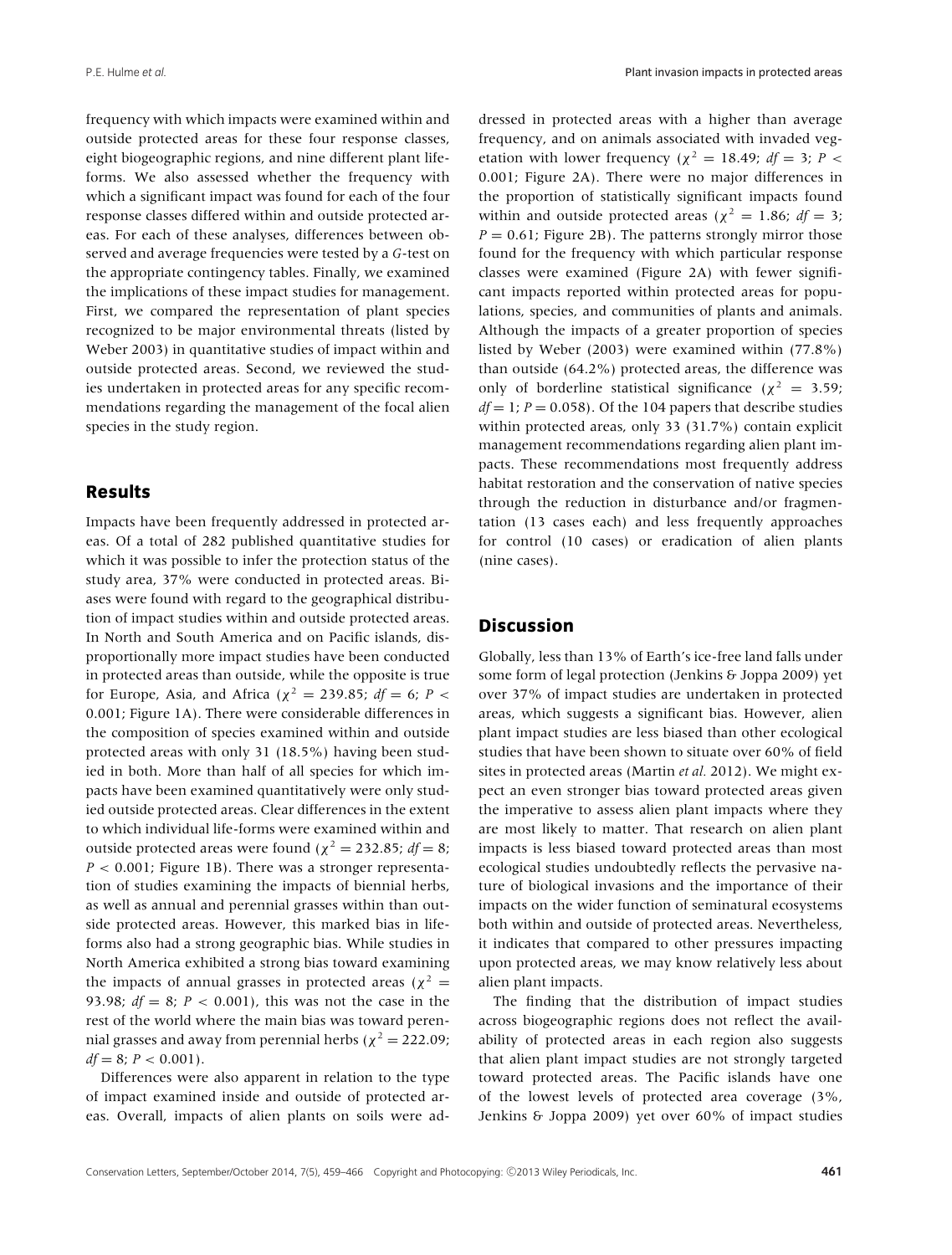

**Figure 1** Frequency of impacts of alien plants addressed by studies conducted within and outside protected areas. Impacts classified according to (A) the geographic distribution of studies and (B) alien plant life-form. The percentage of impacts examined within and outside protected areas is shown separately for each category. Differences between observed and average frequencies were tested by a *G*-test on contingency tables. Categories with significantly fewer or more cases than expected by chance are marked: <sup>∗</sup> *P* < 0.05, ∗∗ *P* < 0.01, ∗∗∗ *P* < 0.001. Sample sizes for life-forms are greater than for regions since several species could be classed into more than one life-form (e.g., annual/biennial).

occur within these areas. In contrast, Europe has among the world's highest coverage (10–15%, Jenkins & Joppa 2009) yet only 9% of impact studies are in protected areas. The contrast between Europe and North America is striking. Although they have similar protected area coverage (10–15%, Jenkins & Joppa 2009), the proportion of impact studies undertaken within protected areas is five times greater in North America than Europe. One reason might be that the underlying level of invasion differs between these two continents. National parks in North America have a higher level of plant invasion, close to 30% (Allen *et al.* 2009) compared to only 6% found in European nature reserves (Pyšek et al. 2002). Thus, plant invasions may be more of a concern to the management of protected areas in North America and hence the subject of more research funding. The high frequency of impact studies found for Pacific island protected areas contrasts with the low coverage of protected areas in the Pacific region, suggesting quite specific targeting. Pacific islands are particularly vulnerable to plant invasions (Brockie *et al.* 1988; Lonsdale 1999; Kueffer *et al.* 2010) and thus perhaps the greater the threat of alien plants in protected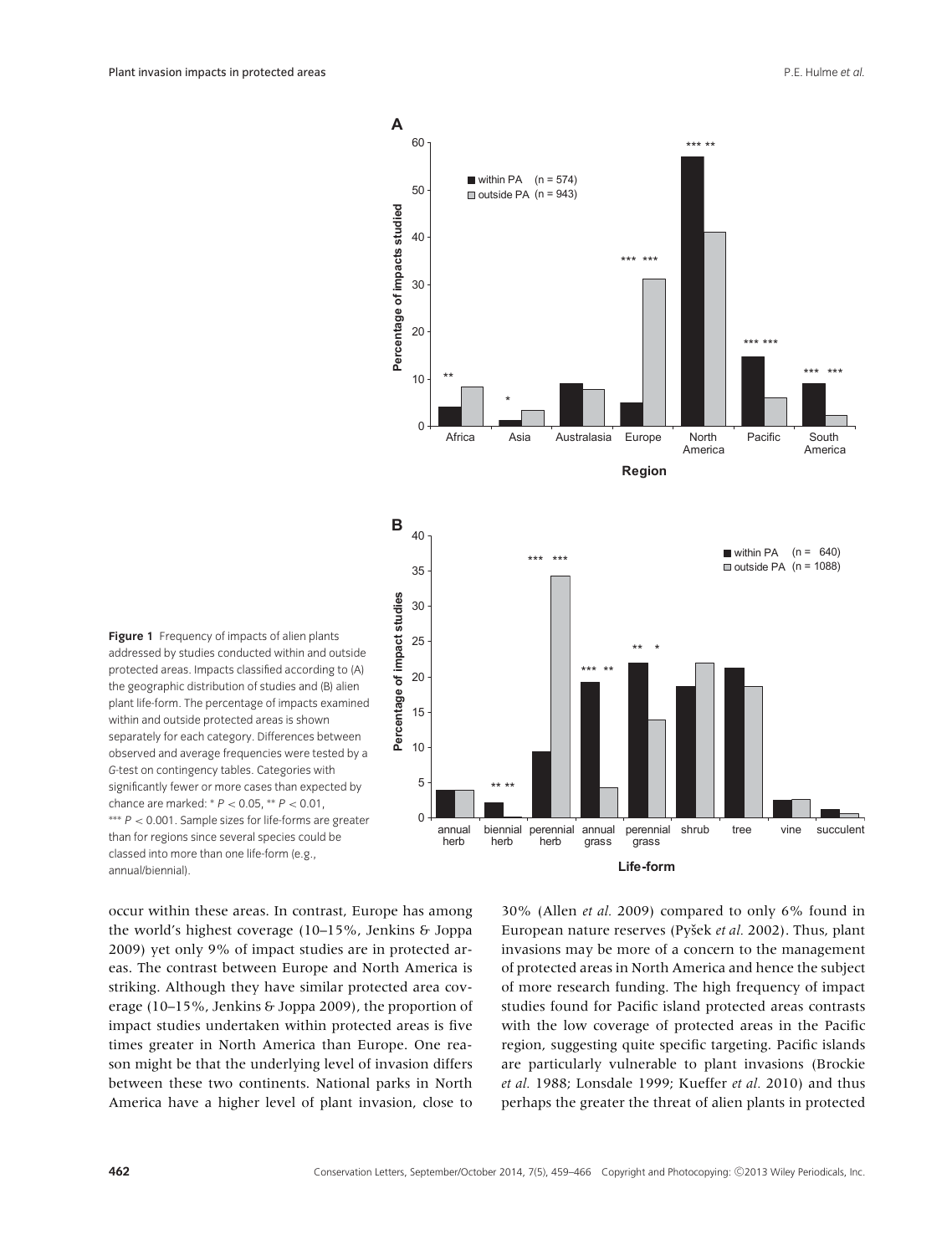

**Figure 2** Trends within and outside protected areas in the extent to which (A) different impact targets have been studied and (B) the percentage of impacts that were found statistically significant (whether an increase or decrease in the response variable). Impacts were classified according to target into (i) populations, species, and communities of plants; (ii) populations, species, and communities of animals; (iii) soil characteristics; and (iv) fire regime. Differences between observed and average frequencies were tested by a *G*-test on contingency tables. Categories with significantly fewer or more cases than expected by chance are marked: <sup>∗</sup> *P* < 0.05.

areas, the more likely impacts are to be studied. Given this research effort, we may expect better informed management of alien plants in protected areas in the Americas and Pacific but perhaps less so in other regions of the world. However, even with the increased attention to alien plant impacts in protected areas of Pacific islands, biodiversity in the region is dwindling and the protected area system remains inadequate (Keppel *et al.* 2012).

Quantitative studies addressing the impact of alien plants tend to be biased toward perennial herbs and grasses, as well as annual grasses when compared to a global compendium of invasive alien plant species (Hulme *et al.* 2013). This bias is even more marked in the differences in plant life-forms examined within and outside protected areas with perennial and annual grasses also being more frequently examined within than outside protected areas. As a consequence, there is only limited evidence that alien plant species whose environmental impacts are of global concern are examined proportionally more in protected areas. This indicates that studies in protected areas are possibly not adequately addressing life-forms or species that might have major impacts on biodiversity and ecosystem function, such as vines and shrubs. The strong bias in North America toward annual grasses compared to the rest of the world undoubtedly reflects the considerable interest in one species in particular, *Bromus tectorum*. There is little overlap in the alien plant species examined within and outside protected areas, and thus the extent to which studies outside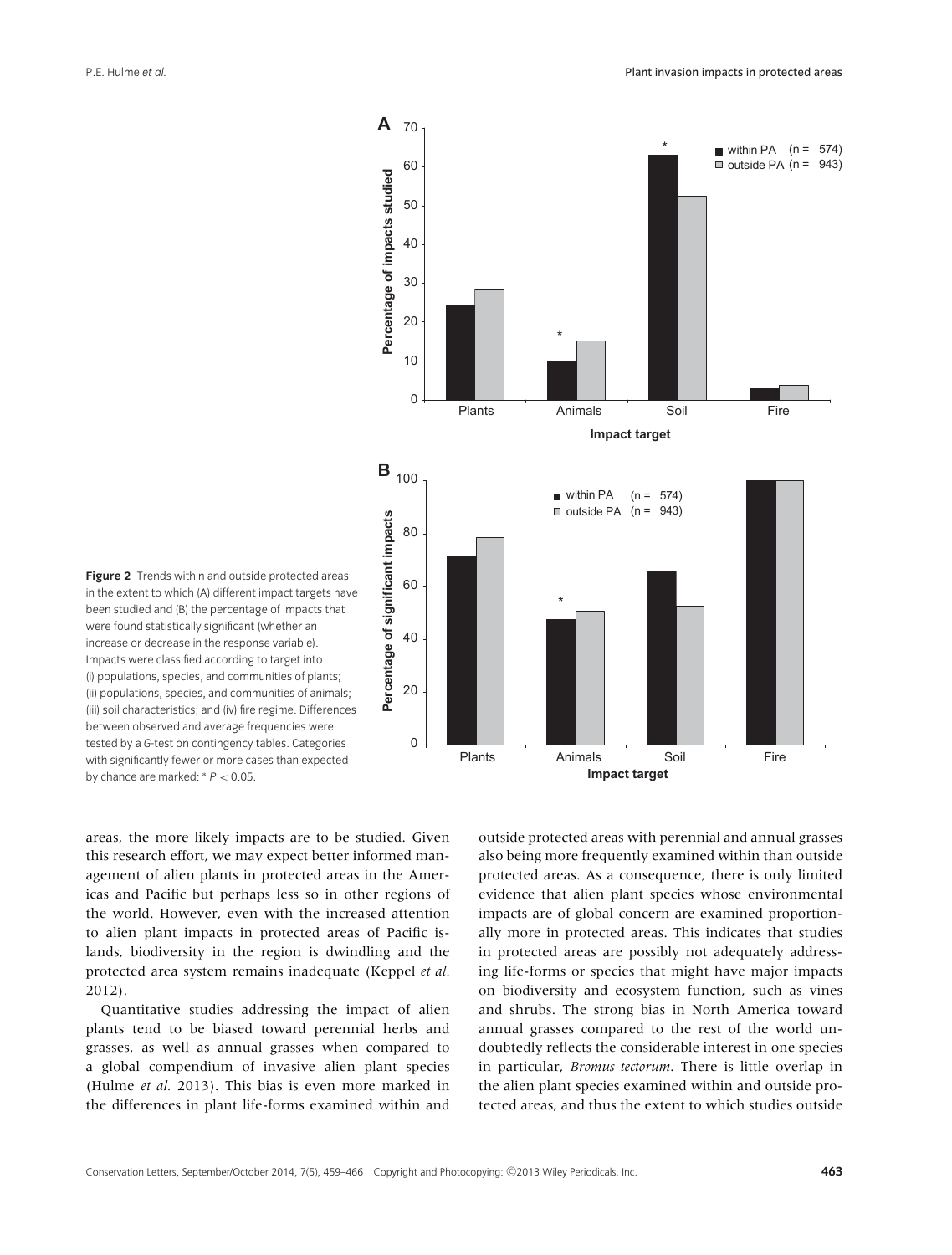protected areas can inform conservation priorities may be questionable.

Although differences in the frequency with which different responses have been examined are difficult to interpret given the biogeographic and species biases present in studies on impact, it may be indicative that studies in protected areas may only examine alien plant impacts on subcomponents of biodiversity and ecosystem function. A more holistic approach may be essential when prioritizing management or restoration efforts (Hulme *et al.* 2013). The lack of any difference within and outside protected areas in the proportion of significant impacts is of little comfort, given that in both cases, significant impacts are found more often than not for several response classes.

Although alien plant impacts are being quantitatively examined in protected areas, this is less than we might expect given the strong focus of ecological studies in these regions. How then should we address the study and management of alien plant impacts in protected areas? First, impact studies should provide managers with the necessary information to identify management priorities. Initial surveys of the level of plant invasion in protected areas may be valuable for prioritization but not if these are drawn, as they often are, from assessments in anthropogenic areas such as along roadsides (Pauchard & Alaback 2004; Wu *et al.* 2009). Of greater value are surveys that quantify the distribution and local abundance of alien plants within the natural ecosystems in protected areas. Such assessments can often be logistically challenging but may be cost-effective where integration with remote sensing data is possible (Gil *et al.* 2013).

Second, in the absence of other data, quantitative assessments of alien plant impacts should target the most widespread and abundant taxa. Few quantitative impact studies provide information on the distribution or abundance of the target alien plant species in the ecosystem concerned, or confirm that the abundance at which the species has been studied is representative of its wider distribution. Examining impacts across a representative range of alien plant abundances can identify key thresholds for ecosystem change (Hulme *et al.* 2013) and when linked to distribution data can assist with targeting management where it will be most effective.

Third, quantitative studies should examine biodiversity and ecosystem impacts that are of concern to securing the integrity and value of a protected area. Direct or indirect threats to one or more endangered species as a result of plant invasion may be perceived as of more concern than statistically significant changes in soil pH, cation concentration, or microbial richness unless the wider consequences of these more subtle impacts are addressed. Furthermore, there may be composite impact indicators (e.g., changes in the functional richness of native plant communities) that may more rapidly inform of potential wider ecosystem effects of plant invasions. Better linkages between what impacts are measured and conservation outcomes are needed. Unfortunately, the evidence for the extent to which these studies are designed to inform management by targeting endangered species or restoration programs is weak. Only onethird of studies interpret their findings in terms of their implications for management of alien plants and even when this is undertaken, it is unclear whether the assessment of impacts was designed to inform future mitigation strategies.

Can more be done? Clearly, there is still considerable potential for a greater proportion of quantitative studies to be undertaken in protected areas. Future research must consider the implications of alien plant impacts in protected areas. In particular, research should identify whether impacts are themselves drivers of ecosystem change or primarily symptoms of wider environmental degradation, assess the reversibility of any impacts, and inform options for mitigation or control. In addition, better evidence-based information sharing regarding the impacts that specific alien plant species pose to particular protected areas would help inform management in locations that have no local quantitative evidence. Linking the World Database on Protected Areas (www.wdpa.org) and the Global Invasive Species Database (www.issg.org/database/welcome) would provide a mechanism to facilitate identification of plant species with known impacts in protected areas as well as share information on best management practices. As yet these two important global initiatives are not linked or easy to cross-reference. There therefore remains considerable scope to improve the evidence base on alien plant management in protected areas.

# **Acknowledgments**

PP and JP acknowledge the support from longterm research development project no. RVO 67985939 (Academy of Sciences of the Czech Republic), grant no. P504/11/1028 (Czech Science Foundation) and institutional resources of Ministry of Education, Youth and Sports of the Czech Republic. PP acknowledges the support by the Praemium Academiae award from the Academy of Sciences of the Czech Republic, MV by projects RIXFUTUR (CGL2009-7515), Consolider-Ingenio MONTES (CSD2008-00040), and the Junta de Andalucía project RNM-4031. We thank Zuzana Sixtová for technical assistance. It is with deep sadness that we note the recent passing of our dear colleague Vojta Jarošík.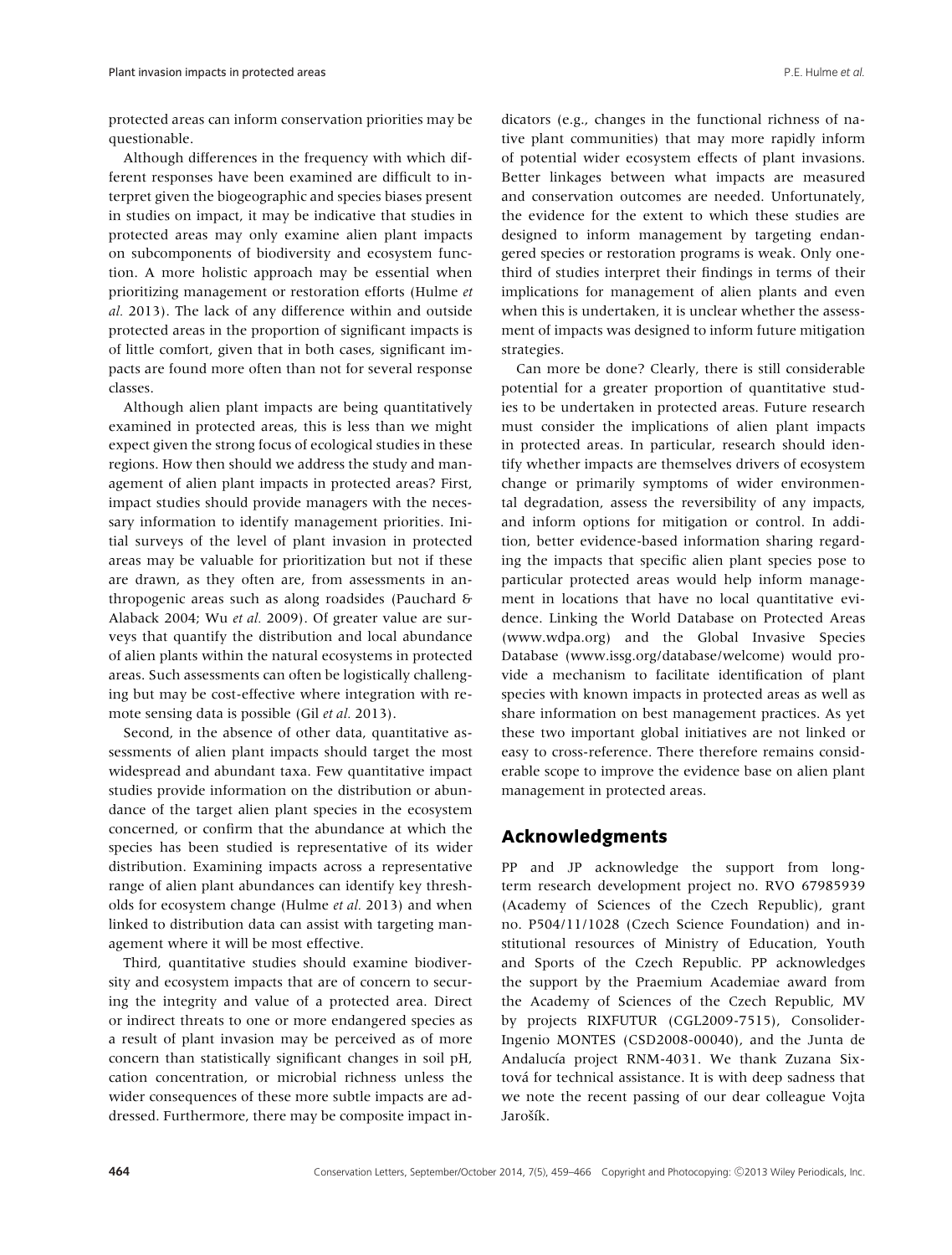#### **References**

Allen, J.A., Brown, C.S. & Stohlgren, T.J. (2009) Non-native plant invasions of United States national parks. *Biol. Invasions*, **11**, 2195-2207.

Andam, K.S., Ferraro, P.J., Pfaff, A., Sanchez-Azofeifa, G.A. & Robalino, J.A. (2008) Measuring the effectiveness of protected area networks in reducing deforestation. *Proc. Natl. Acad. Sci. USA*, **105**, 16089-16094.

Andreu, J., Vila, M. & Hulme, P.E. (2009) An assessment of ` stakeholder perceptions and management of noxious alien plants in Spain. *Environ. Manage.*, **43**, 1244-1255.

Brockie, R.E., Loope, L.L., Usher, M.B. & Hamann, O. (1988) Biological invasions of island nature reserves. *Biol. Conserv.*, **44**, 9-36.

Bruner, A.G., Gullison, R.E., Rice, R.E. & da Fonseca, G.A.B. (2001) Effectiveness of parks in protecting tropical biodiversity. *Science*, **291**, 125-128.

Cook, C.N., Hockings, M. & Carter, R.W. (2010) Conservation in the dark? The information used to support management decisions. *Front. Ecol. Environ.*, **8**, 181-186.

Dudley, N. (2008) *Guidelines for applying protected area management categories*. IUCN Gland, Switzerland.

Gil, A., Lobo, A., Abadi, M., Silva, L. & Calado, H. (2013) Mapping invasive woody plants in Azores protected areas by using very high-resolution multispectral imagery. *Eur. J. Remote Sens.*, **46**, 289-304

GISP (2007) *Invasive alien species and protected areas: a scoping report part I. Scoping the scale and nature of invasive alien species threats to protected areas, impediments to management and means to address those impediments*. Global Invasive Species Programme (GISP), Available online at www.gisp.org/ publications/reports/IAS ProtectedAreas Scoping I.pdf. Accessed March 10, 2013.

Groves, R.H. (2002) The impacts of alien plants in Australia. Pages 11-24 in D. Pimentel, editor. *Biological invasions: economic and environmental costs of alien plant, animal, and microbe species*. CRC Press, Boca Raton.

Hulme, P.E. (2012) Weed risk assessment: a way forward or a waste of time? *J. Appl. Ecol.*, **49**, 10-19.

Hulme, P.E., Pyšek, P., Jarošík, V., Pergl, J., Schaffner, U. & Vila, M. (2013) Bias and error in understanding plant ` invasion impacts. *Trends Ecol. Evol.*, **28**, 212-218.

Hulme, P.E., Pyšek, P. & Winter, M. (2012) Biosecurity on thin ice in Antarctica. *Science*, **336**, 1101-1104.

Jenkins, C.N. & Joppa, L. (2009) Expansion of the global terrestrial protected area system. *Biol. Conserv.*, **142**, 2166-2174.

Joppa, L.N. & Pfaff, A. (2011) Global protected area impacts. *Proc. R. Soc. B Biol. Sci.*, **278**, 1633-1638.

Keppel, G., Morrison, C., Watling, D., Tuiwawa, M.V. & Rounds, I.A. (2012) Conservation in tropical Pacific Island countries: why most current approaches are failing. *Conserv. Lett.*, **5**, 256-265.

Kueffer, C., Daehler, C.C., Torres-Santana, C.W., *et al*. (2010) A global comparison of plant invasions on oceanic islands. *Perspect. Plant Ecol. Evol. Syst.*, **12**,145-161.

Laurance, W.F. (2013) Does research help to safeguard protected areas? *Trends Ecol. Evol.*, **28**, 261-266.

Leroux, S.J. & Kerr, J.T. (2013) Land development in and around protected areas at the wilderness frontier. *Conserv. Biol.*, **27**, 166-176.

Lonsdale, W.M. (1999) Global patterns of plant invasions and the concept of invasibility. *Ecology*, **80**, 1522-1536.

Loope, L.L., Sanchez, P.G., Tarr, P.W., Loope, W.L. & Anderson, R.L. (1988) Biological invasions of arid land nature reserves. *Biol. Conserv.*, **44**, 95-118.

Macdonald, I.A.W. & Frame, G.W. (1988) The invasion of introduced species into nature reserves in tropical savannas and dry woodlands. *Biol. Conserv.*, **44**, 67-93.

Macdonald, I.A.W., Graber, D.M., Debenedetti, S., Groves, R.H. & Fuentes, E.R. (1988) Introduced species in nature reserves in mediterranean-type climatic regions of the world. *Biol. Conserv.*, **44**, 37-66.

Martin, L.J., Blossey, B. & Ellis, E. (2012) Mapping where ecologists work: biases in the global distribution of terrestrial ecological observations. *Front. Ecol. Environ.*, **10**, 195-201.

Pauchard, A. & Alaback, P.B. (2004) Influence of elevation, land use, and landscape context on patterns of alien plant invasions along roadsides in protected areas of southcentral Chile. *Conserv. Biol.*, **18**, 238-248.

Pickering, C. & Mount, A. (2010) Do tourists disperse weed seed? A global review of unintentional human-mediated terrestrial seed dispersal on clothing, vehicles and horses. *J. Sustain. Tour.*, **18**, 239-256.

Pyšek, P., Jarošík, V., Hulme, P.E., et al. (2012) A global assessment of invasive plant impacts on resident species, communities and ecosystems: the interaction of impact measures, invading species' traits and environment. *Global Change Biol.*, **18**, 1725-1737.

Pyšek, P., Jarošík, V. & Kučera, T. (2002) Patterns of invasion in temperate nature reserves. *Biol. Conserv.*, **104**, 13-24.

Pyšek, P., Jarošík, V. & Kučera, T. (2003) Inclusion of native and alien species in temperate nature reserves: an historical study from Central Europe. *Conserv. Biol.* **17**, 1414-1424.

Radeloff, V.C., Stewart, S.I., Hawbaker, T.J., *et al*. (2010) Housing growth in and near United States protected areas limits their conservation value. *Proc. Natl. Acad. Sci. USA*, **107**, 940-945.

Rose, M. & Hermanutz, L. (2004) Are boreal ecosystems susceptible to alien plant invasion? Evidence from protected areas. *Oecologia*, **139**, 467-477.

Sodhi, N.S., Koh, L.P., Clements, R., *et al*. (2010) Conserving Southeast Asian forest biodiversity in human-modified landscapes. *Biol. Conserv.*, **143**, 2375-2384.

Spear, D., Foxcroft, L.C., Bezuidenhout, H. & McGeoch, M.A. (2013) Human population density explains alien species